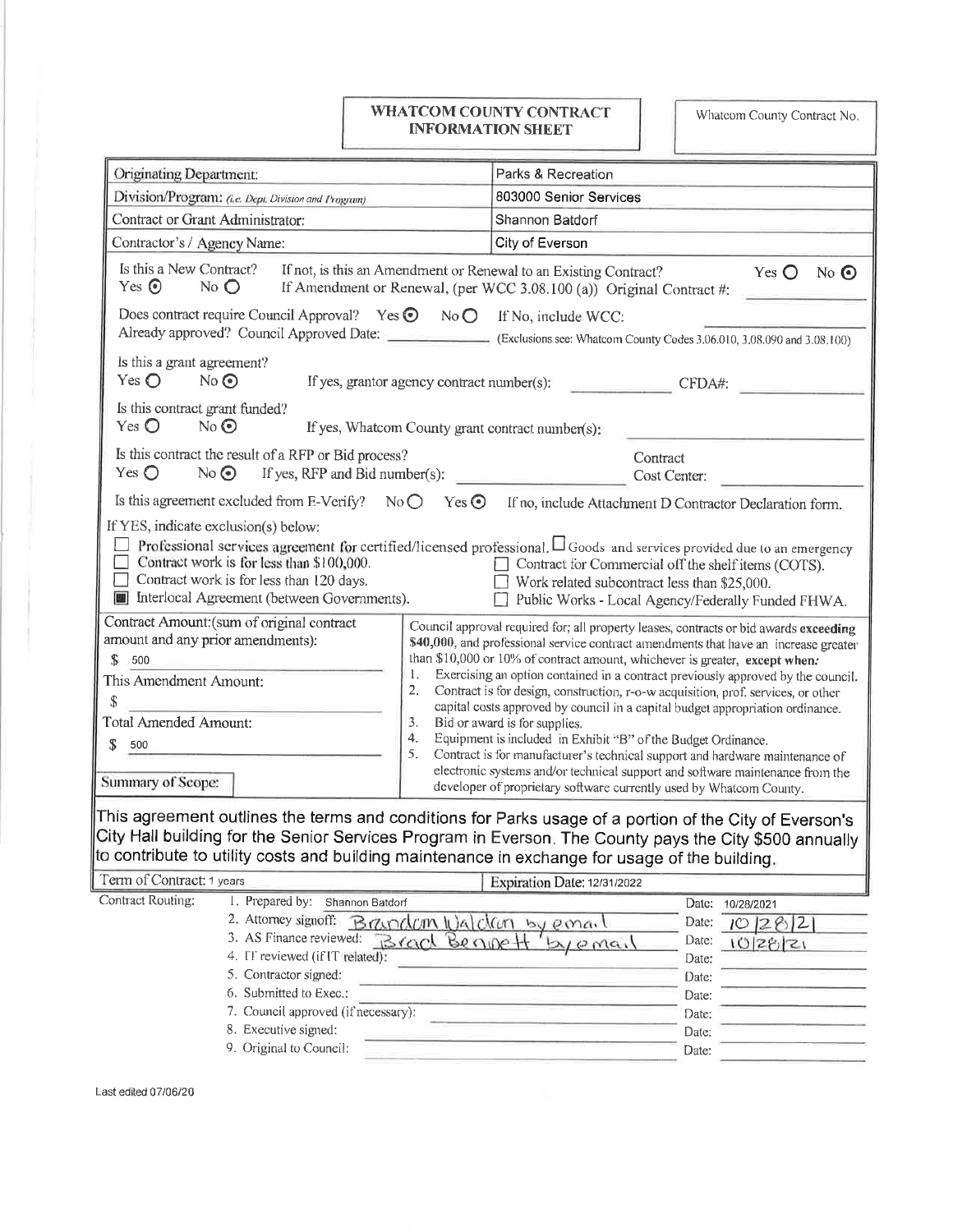## INTERLOCAL COOPERATIVE AGREEMENT BETWEEN THE CITY OF EVERSON AND WHATCOM COUNTY PARKS & RECREATION

This Agreement made and entered into by WHATCOM COUNTY, a municipal corporation, hereinafter referred to as "COUNTY"; and the CITY OF EVERSON, a municipal corporation, hereinafter referred to as "CITY" pursuant to the authority granted by chapter 39.34 RCW, INTERLOCAL COOPERATION ACT.

WHEREAS, CITY owns and maintains the Everson City Hall upon the following described premises, situated in Everson, Whatcom County, Washington, to-wit:

A tract of land situated in the Northeast Quarter of the Northwest Quarter of Section 31, Township 40 North, Range 4 East of W.M., more particularly described as follows:

Beginning at a point 30 feet South and 260 feet West of the quarter corner between Sections 30 and 31, Township 40 North, Range 4 East of W.M,; thence West along the South side of Main Street, 70 feet; thence South parallel to the East line of said Section 31, 100 feet; thence East parallel to the South líne of Main Street 70 feet; thence North to the point of beginning;

WHEREAS, the COUNTY, through its Parks and Recreation Department, operates a program to coordinate benefits and activities for senior citizens at selected senior citizen centers strategically situated throughout Whatcom County;

WHEREAS, since March 19, 1973 through the December 31, 2021 the CITY has licensed the COUNTY for nonexclusive use of a portion of the Everson City Hall as one of its satellite facility Senior Activity Centers;

WHEREAS, the parties have agreed to the extension of their relationship for a period of one (1) year;

NOW THEREFORE the parties hereto agree as follows

- 1. LICENSE GRANTED: The CITY consents to the use of the large assembly room (aka auditorium), stage and kitchen of the Everson City Hall (the "Facility") as a Senior Activity Center Program during the full term of this Agreement.
- 2. TERM: Agreement shall run for one year from January 1, 2022 to December 31, 2022.
- 3. EXTENT OF USE: The COUNTY'S use of the Facility shall be nonexclusive and limíted as provided herein and shall be subject to the rules and regulations regarding the use of the Facility as may be established from time to time by the Everson City Council. The COUNTY further acknowledges that the Facility shall remain available for other public use at scheduled and/or selected times for selected occasions and meetings at reasonable reserved times that may conflict with the COUNry'S desired use if the COUNTY has not reserved the space in advance and received a confirming reservation letter. The COUNTY shall be responsible for setting up the Facility prior to its use, including setting up tables, chairs and any refreshments. The CITY shall not be required to provide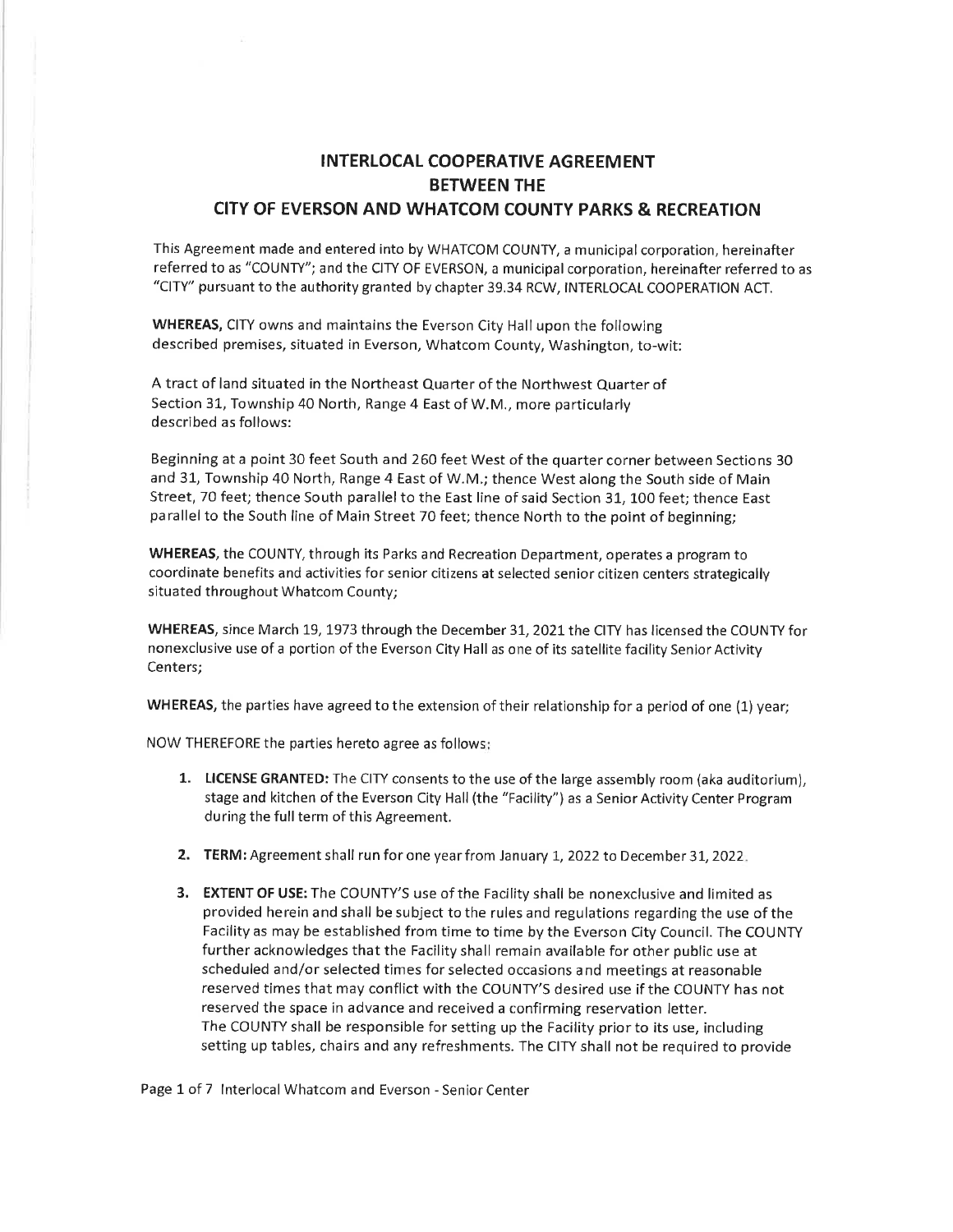any services to prepare the Facility for its use by the COUNTY. The COUNTY shall ensure that at the close of each use period the Facility is returned to its original condition and that it is neat, clean, tídy, and secured. The COUNTY shall clean or provide a service for cleaning all bathroom a nd kitchen facilities after its use of the Facility.

The CITY shall not be responsible to the COUNTY for theft, destruction or damage to tangible personal property on the premises during or between senior citizen activities at the Facility. The COUNTY shall obtain its own casualty insurance covering any tangible personal property of its own or its guests during its use of the Facilities.

- 4. PRIORITY FOR CITY OF EVERSON USE: Without limiting any right of the CITY, the COUNTY acknowledges that the following are prioríties for use of the Facility, and when such activities are scheduled, are as follows:
	- a) Regular and special Everson official meetings (e.g. City Council, Planning Agency, etc.);
	- b) Regular and special sessions of Everson Municipal Court; and
	- c) Public shelter during times of emergency declared by the Everson Mayor

Other uses, such as the following, may be scheduled on a first come first serve, space available basis:

- a) Regularly scheduled Everson Senior Center daytime activities;
- b) Reserved evening, weekend or holiday event use by nonprofit organizations
- c) Service clubs (including special Ëverson Senior Center events); and
- d) Other uses.

Space available is a determination that is made by the CITY in its sole discretion. The COUNTY shall be entitled to no preference for use or reservation of the Facilíty.

- 5. SCHEDULING OF USERS: Control of the building and scheduling its use shall remain in the CITY's sole discretion, with specific times to be coordinated through the City Administration. Representatives of Whatcom County's Parks & Recreation Department or Senior Cítizens will be accorded fair consideration of any matter they may bring to the City Council's attention, as would be provided to any other citizen or group concerning this Agreement, the rights and privileges hereunder, and the equitable adjustment of any grievances that may arise regarding this Agreement, the facilities, or the condition, use or maintenance thereof, provided that this provision grants the COUNTY no special privileges or rights.
- 6. ALTERATIONS OR IMPROVEMENTS: The COUNTY shall make no alterations or improvements to the Facility except upon prior approval of Everson's City Council
- 7. CONSIDERATION: The COUNTY will pay the CITY the amount of Five Hundred Dollars  $$500.00$ ) per year, payable in one lump sum no later than April 30<sup>th</sup> of each year, as its contribution to utilities, plus any clean-up costs or replacement of sundries or supplies necessary as a result ofthe COUNTY's use, but no rent, licensee fee or other fee, except as

Page 2 of 7 lnterlocal Whatcom and Everson - Senior Center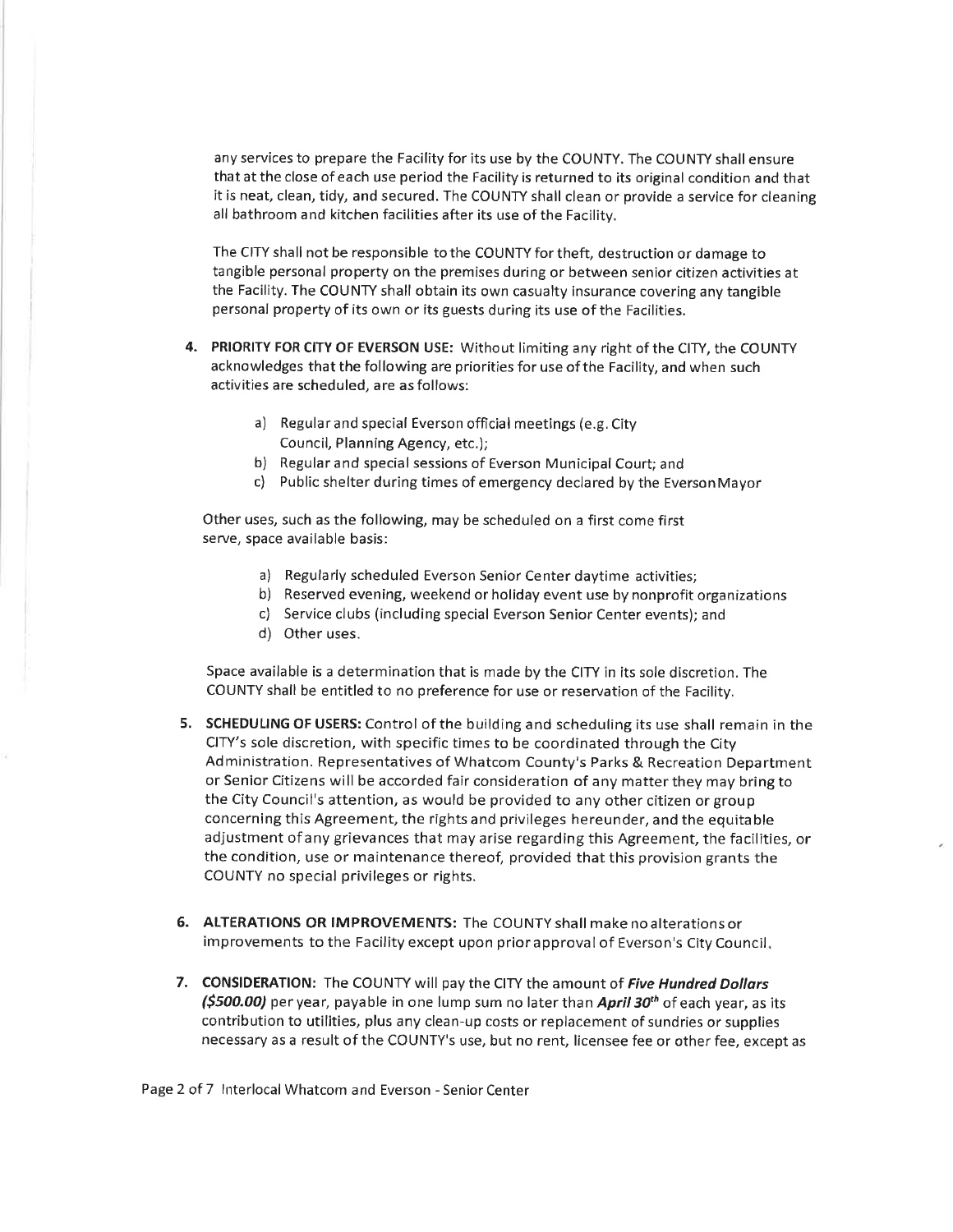provided for herein. The COUNTY will, to the extent reasonably available within the Parks and Recreation Department, provide assístance with electrical, kitchen appliance and buildíng repairs, and general maintenance, within the Facilíty.

The COUNTY will also coordínation the collection of an additional Five Hundred (5500.00) from the Everson Senior Center Group to the CITY as their contribution toward the use of the building, payable by June 30th of each year.

8. INDEMNITY: To the extent of its comparative liability, each party agrees to indemnify, defend and hold the other party, its elected and appointed officials, employees, agents and volunteers, harmless from and against any and all claims, damages, losses and expenses, including but not limited to court costs, attorney's fees and alternative dispute resolution costs, for any personal injury, for any bodily injury, sickness, disease or death and for any damage to or destruction of any property (including the loss of use resulting therefrom) which are alleged or proven to be caused by an act or omission, negligent or otherwise, of its elected and appointed officials, employees, agents or volunteers.

ln the event of any concurrent act or omission of the parties, each party shall pay its proportionate share of any damages awarded. The parties agree to maintain a consolidated defense to claims made against them and to reserve all indemnity claims against each other until after liability to the claimant and damages, if any, are adjudicated. lf any claim is resolved by voluntary settlement and the parties cannot agree upon apportionment of damages and defense costs, they shall submit apportionment to binding arbitration.

a. Survival of lndemnity Obligations. The parties agree all indemnity obligations shall survive the completion, expiration or termìnation of this Agreement.

Each Party shall immediately notify the other Party of any dangerous structural condition it or its employees or volunteers observes, and shall barricade, closure or other effective means prevent contact by its program staff and participants with the dangerous condition.

9. INDEPENDENCE OF PARTIES AND EMPLOYEES: The CITY and COUNTY shall not be deemed hereby to become joint operators of the Facility. The Everson Senior Activity Center program shall remain the sole activity and responsibility of the COUNTY. All employees and volunteers engaged or serving the COUNTY in the operation of the Everson Senior Activity program shall not by this Agreement or activities or programs contemplated herein be construed to be employees, agents or volunteers serving the CITY.

9,1 The COUNTY shall ensure that all employees and volunteers coming into contact with kitchen equipment, lifting objects, counseling people, providing transportation and/or administering other programs are at all times properly licensed and trained to do so.

10. NON-DISCRIMINATION lN EMPLOYEMENT: Duríng the term of this Agreement, the COUNTY shall provide equal opportunity in all terms, conditions and privileges of employment for all qualified applicants and employees without regard to race, color, creed, religion, national

Page 3 of 7 lnterlocal Whatcom and Everson - Senior Center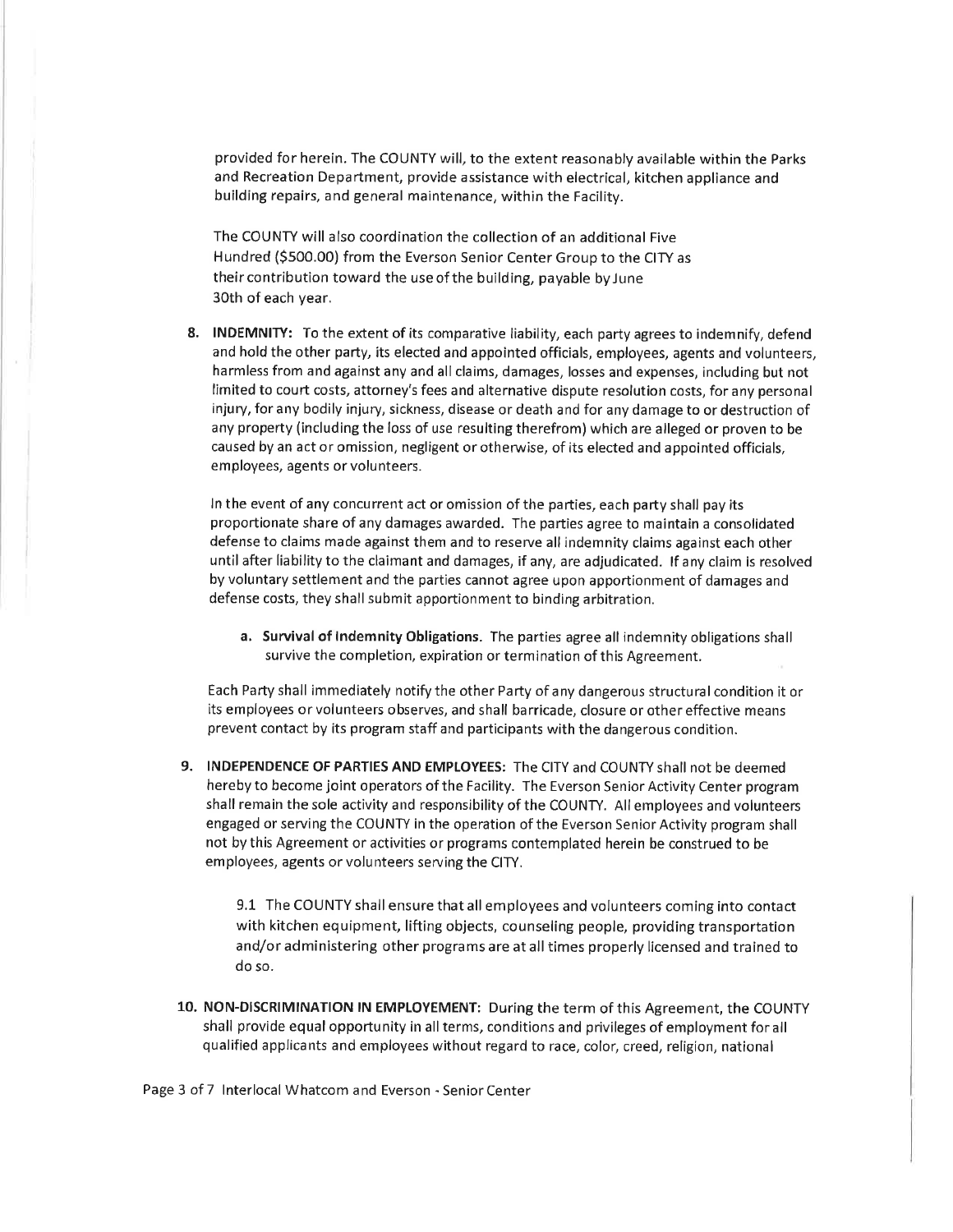origin, sex, sexual orientation, age, marital status, disability, or veteran status. The COUNTY shall comply with all laws prohibiting discrimination against any employee or applicant for employment on the grounds of race, color, creed, religion, national origin, sex, sexual orientation, age, marital status, disability, or veteran status, except where such constitutes <sup>a</sup> bona fide occupational qualification.

Furthermore, in those cases in which the COUNTY is governed by such laws, the COUNTY shall take affirmative action to ensure that applicants are employed, and treated during employment, without regard to their race, color, creed, religion, national origin, sex, age, marital status, sexual orientation, disability, or veteran status, except where such constitutes a bona fide occupational qualification. Such action shall include, but not be limited to: advertising, hiring, promotions, layoffs or terminations, rate of pay or other forms of compensation benefits, selection fortraining including apprenticeship, and participation in recreational and educationaf activities. ln all solicitations or advertisements for employees placed by them or on their behalf, the Contractor shall state that all qualified applicants will receive consideration for employment without regard to race, color, religion, sex, national origin, and any other applicable protections provided by law.

The foregoing provisions shall also be binding upon any subcontractor, provided that the foregoing provision shall not apply to contracts or subcontractors for standard commercial supplies or raw materials, or to sole proprietorships with no employees.

- 11. TERMINATION: The CITY may rescind, cancel, or terminate this Agreement, in whole or in part, without penalty to Everson upon thirty (30) days' notice to the COUNTY. Without limiting or waiving the foregoing, in the event of the COUNTY'S noncompliance or refusal to comply with any provision, obligation or undertaking contaíned in this Agreement, CITY may allow COUNTY a reasonable time in which to cure such noncompliance.
- 12. AMENDMENT: This Agreement may be altered, amended, supplemented or terminated at any time by mutual agreement of both parties hereto, but no right or interest herein may be pledged, assigned, or subleased without prior written mutual consent of both parties.
- 13. ATTORNEYS' FEES: lf this Agreement should be the subject matter of litigation between the parties, the prevailing party in said litigation shall be entitled to an award of reasonable attorneys' fees, plus court costs.
- 14. ADMINISTRATION OF CONTRACTS: The following individuals are designated as representatives of the respective parties. The representatives shall be responsible for administration of this Agreement and for coordination and monitoring performance under this Agreement. ln the event such representatives are changed, the party making the change shall notify the other party.
	- a. The CITY representative shall be designee or successor: Phone: ; Email:
	- b. The COUNTY representative shall be Shannon Batdorf, designee or successor: Phone: 360-778-5856; Email: sbatdorf@co.whatcom.wa.us

Page 4 of 7 lnterlocal Whatcom and Everson - Senior Center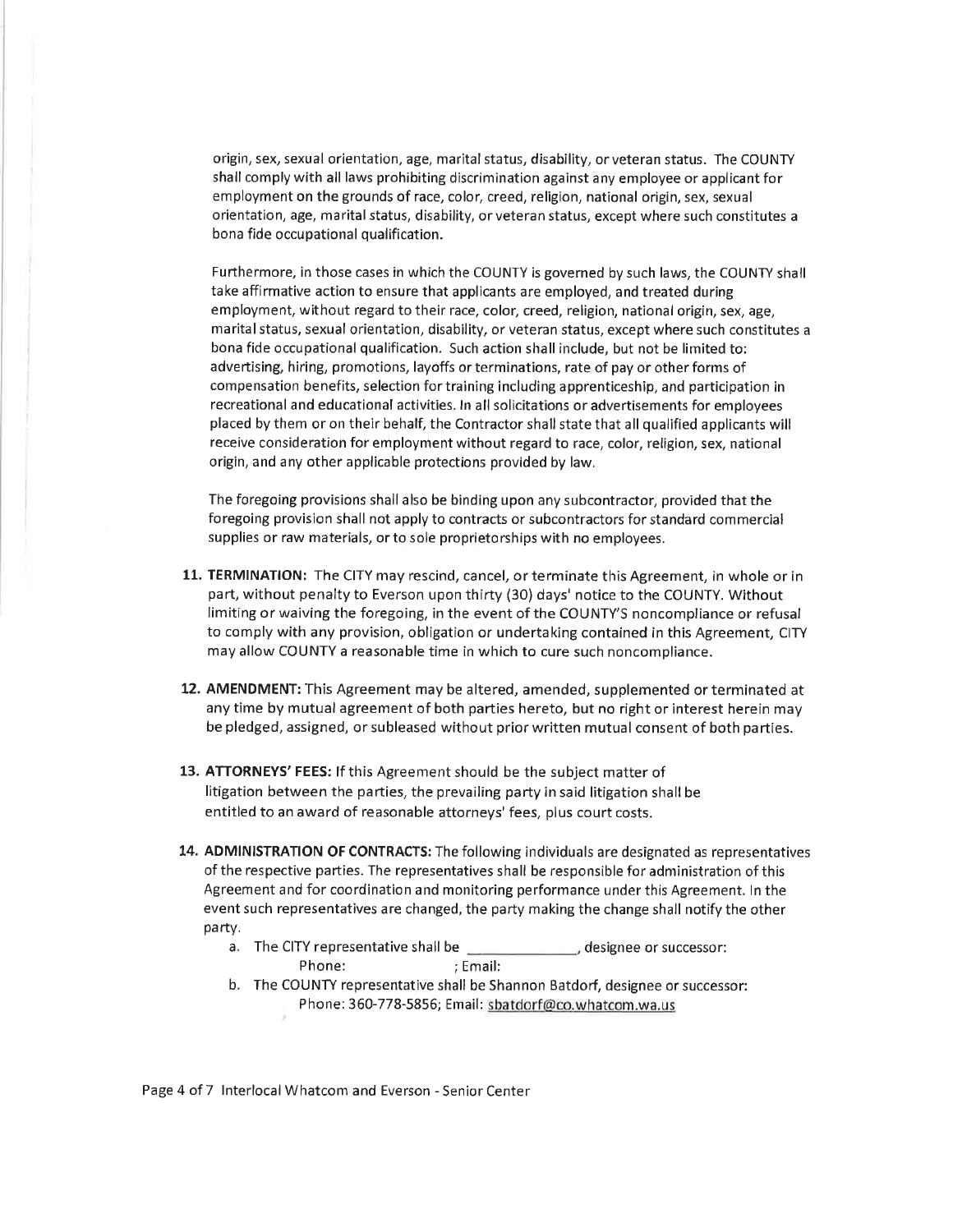- 15. WAIVER: No failure by any of the foregoing parties to insist upon the strict performance of any covenant, duty, agreement, or condition of this Agreement, or to exercise any right or remedy consequent upon a breach thereof, shall constitute a waiver of any such breach or any other covenant, agreement, term or condition. Any party hereto, by notice, and only by notice as provided herein may, but shall be under no obligation to, waive any of its rights or any conditions to its obligations hereunder, or any duty, obligation or covenant of any other party hereto. No waiver shall affect or alter this Agreement, and each and every covenant, agreement, term, and condition of thís Agreement shall continue in full force and effect with respect to any other then existíng or subsequent breach thereof.
- 16. ENTIRE AGREEMENT: This document is the complete and exclusive agreement between the parties. lt supersedes all oral or written proposals, promises or other communications between the parties regarding the subject matter of this Agreement.

Page 5 of 7 lnterlocal Whatcom and Everson - Seníor Center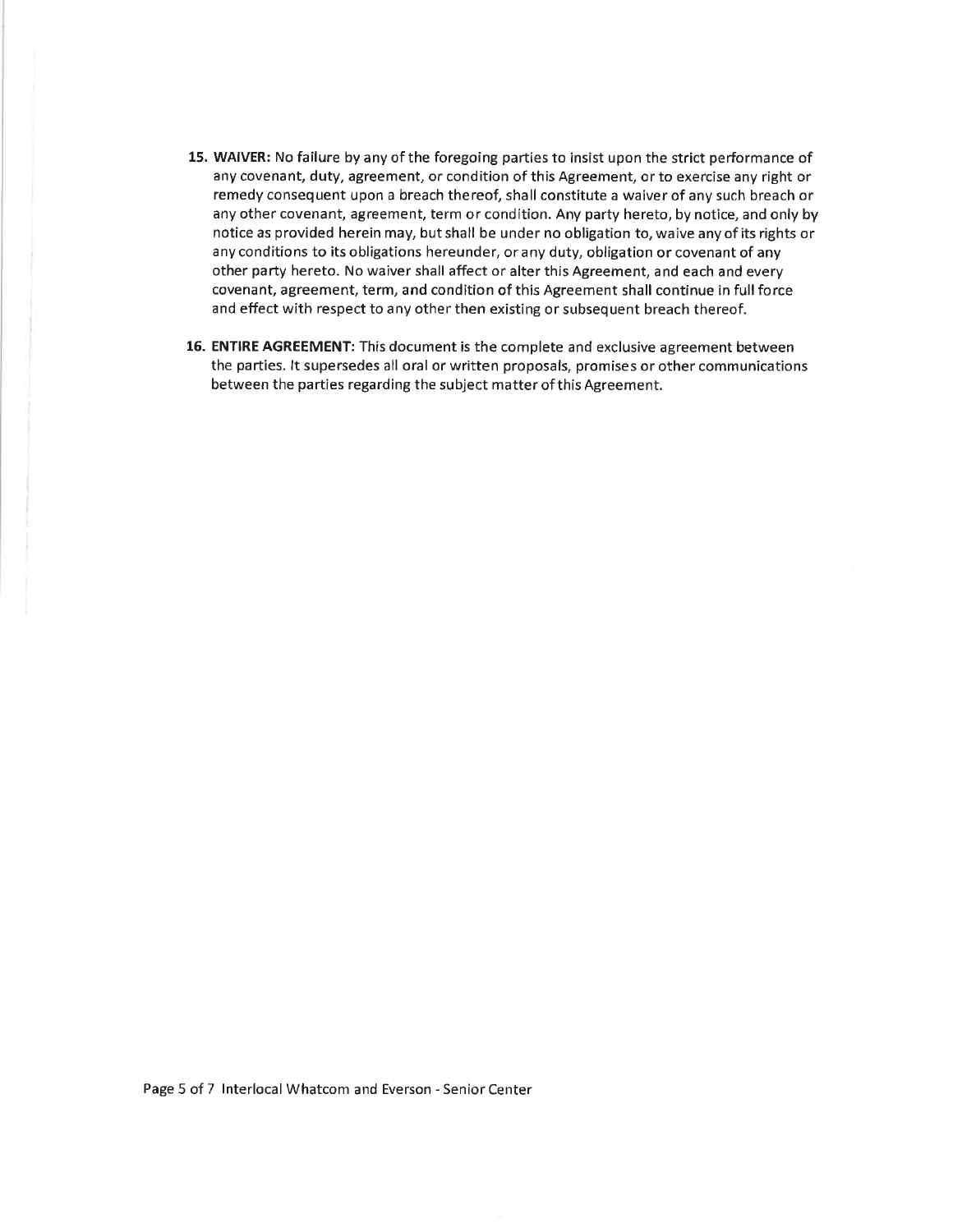IN WITNESS WHEREOF, the parties have executed this Agreement this  $2$  day of  $0$   $\triangle$   $0$   $\angle$   $\triangle$   $\angle$   $\angle$ 

APPROVED:

**CITY OF EVERSON** 

John Perry, Mayor

Executed as of the date first written above.

**STATE OF WASHINGTON)** 

) ss.

**COUNTY OF WHATCOM)** 

on this 12 day of UChW2V 2021, before me personally appeared John Perny  $\overline{\phantom{a}}$  to me known to be  $M/MV$  of CITY OF EVERSON and who executed the above instrument and acknowledged to me the act of signing and sealing thereof.

Given under my hand and official seal this 12 day on Chilety 2011

NOTARY PUBLIC in and for the State of Washington Residing in Bellingham. My Commission expires: 07/10/2022



Page 6 of 7 Interlocal Whatcom and Everson - Senior Center